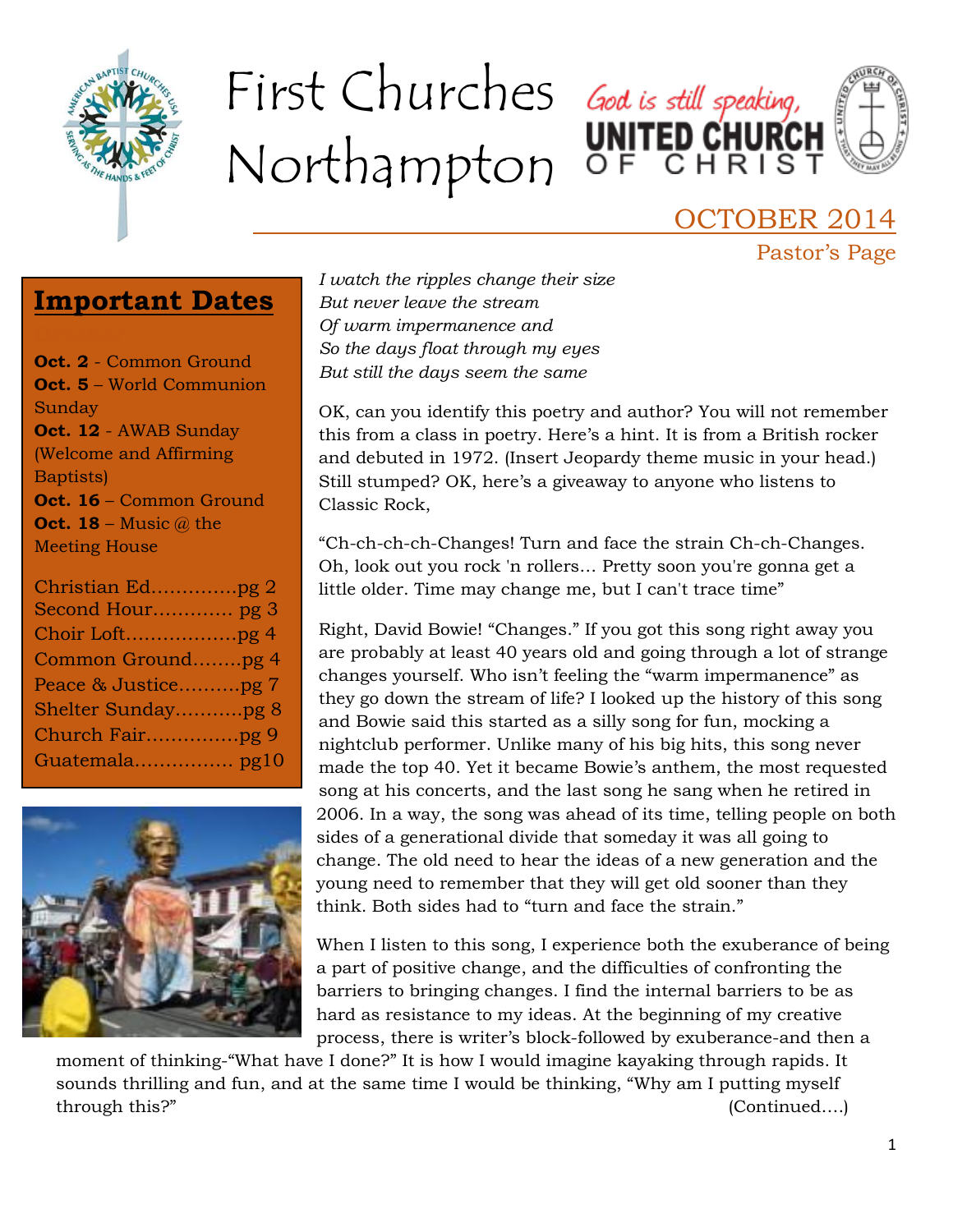So Pastor, what does David Bowie and Changes have to do with church? If you have been to church lately, it's obvious we have changes going on. It is exciting, uplifting, and just a bit of strain at times. Success creates new challenges.

(20 plus kids in Sunday School! Hooray! Oh, and we need more teachers! See what I mean?) Just like you, I do not yet know everyone coming to worship. I have to make changes to my comfortable routines, and think less like a solo pastor and more like a ministry team. And it is very exciting-like kayaking through the rapids! Many days end with tired shoulders and wet socks-and the satisfaction of moving further on the river of life. I am grateful to turn and face the changes with all of you! Thanks be to God! (Click [here](https://www.youtube.com/watch?v=pl3vxEudif8) and listen to Bowie.)

Pastor Todd

## **Sunday School News**

Here are a few of the things we have planned for the young people at First Churches this October:

#### **Youth Group**

By the time you receive this, we'll have had our first youth event: a joint meeting where we gathered youth from Haydenville U.C.C., Edwards, St. John's, and First Churches. We will have met and planned out a calendar of activities we can all do together over the upcoming year. I am very hopeful that this will give us a way to really serve the young people of our church at this crucial point in their lives and their spiritual development and provide them with the community they need and deserve.



#### **Second Hour**

If you have small children, or even tall ones, that hour after church can

be a challenging one. You want to visit and get to know people, maybe even have an adult conversation, but there's one, maybe two, possibly 3 kids hanging on to your legs making you feel like a human jungle gym. It's not easy to concentrate or talk like the rational, interesting human being you know you are under such circumstances. Believe me, I know. I not sure if this will completely meet the challenge, but I'll plan to set up a table of quiet activities: puzzles, art, and a big cookie sheet covered in something little ones can push around with trucks. You'll still need to keep an eye on them, but they may find the activities engrossing enough to free you up to string more than 3 words together. It's worth a try. Let me know if it works.

#### **Special Bulletins**

There are special bulletins with activities that introduce the morning's lesson theme available for kids each Sunday. There's a pre-reader and reader version along with crayons placed at each entrance. Be sure to ask the usher for them on your way into worship.

#### **Save the Date**

On **October 26** we have two events happening simultaneously and I can only be at 1, so I need some help. Angie and Kelli Montalvo-Greene have graciously offered to host a **Scarecrow Making Party** with lunch at their home: BYO Scarecrow clothes. And our youth will be joining teens from Edwards, Haydenville, and St. John's to go **gleaning with Rachel's Table**. They'll be harvesting food left over in local farm fields and bringing it to a local donation center.

(Continued…)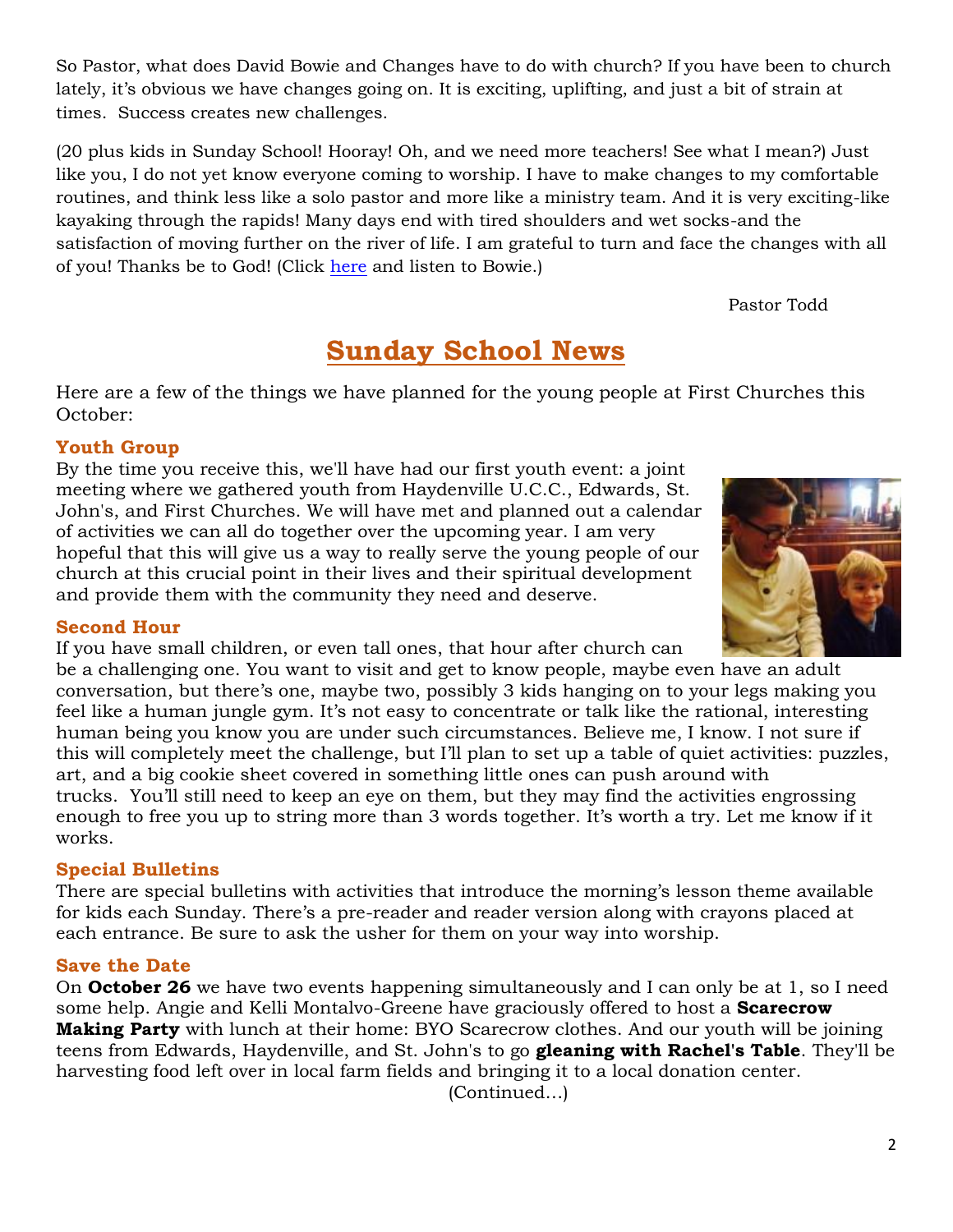#### **Teachers Needed**

I was too quick last week to give away Gabe's classroom for October in my last news flash. Turns out we just need a volunteer to cover his class on October 5th. He's enjoying it so much he wants to do it for the rest of the month. But **Gabe's class is way too big**, and it would be great if we could

split it up into two different grade levels. I have to tell you that our kids are amazing and really fun to work with. And I'll do everything I can to make it as easy as possible for you if you're interested in helping. I'll gather all the materials and props for the lesson. All you need to do is spend about 20 minutes looking over the plan ahead of time so you can lead



the class. It's easy, fun, and - if you ask Gabe, Stacey, Rachel, Angie, Yin-Yin, Lisa, Judy, or Barbara - they'll tell you that they are really enjoying the experience. So please let me know if you'd be willing to help. These kids deserve the best we have to offer, and I hope that together we can see that happen.

#### **Registration**

If you didn't have a chance to register your children yet, we'll have forms available up in the sanctuary right before church for you to fill out. Thanks for helping us gather this important information. I'd also love to have a picture of every child for the bulletin board in my office. Come check out how many we have so far, and if you don't see your smiling face up there let me know and I'll take your picture right away.

See you soon, Pastor Sarah

## **Second Hour Schedule**

- $\bullet$  5<sup>th</sup>- Introduction to First Churches website (Take 2)
- $\cdot$  12<sup>th</sup>- Presentation on the new Sunday School curriculum
- 19<sup>th</sup>- Presentation on Syrian Children Refugee project
- 26th- Second Hour with Jenna and Heidi

Come be part of the conversation!



## **Inquirer's Meeting for New Members**

Sunday, November 2 at Second Hour

What does "joining a church" mean? Is it like joining a gym? Does it just mean that I get to vote on stuff? Great questions! If you would like to know more about church membership, please join us after worship on November 2 for find out more. We will answer these and other questions and hand out information packets. If you decide to join, we will have second opportunities to learn more about the history, theology and programs here at First Churches. We will offer this session twice, after church on both Sunday Nov. 9 and Nov. 16, with a new member Sunday on November 23. If you would like to participate or have questions please contact either Pastors Todd [\(pastor@firstchurches.org\)](mailto:pastor@firstchurches.org) or Sarah [\(pastorsarah@firstchurches.org.](mailto:pastorsarah@firstchurches.org))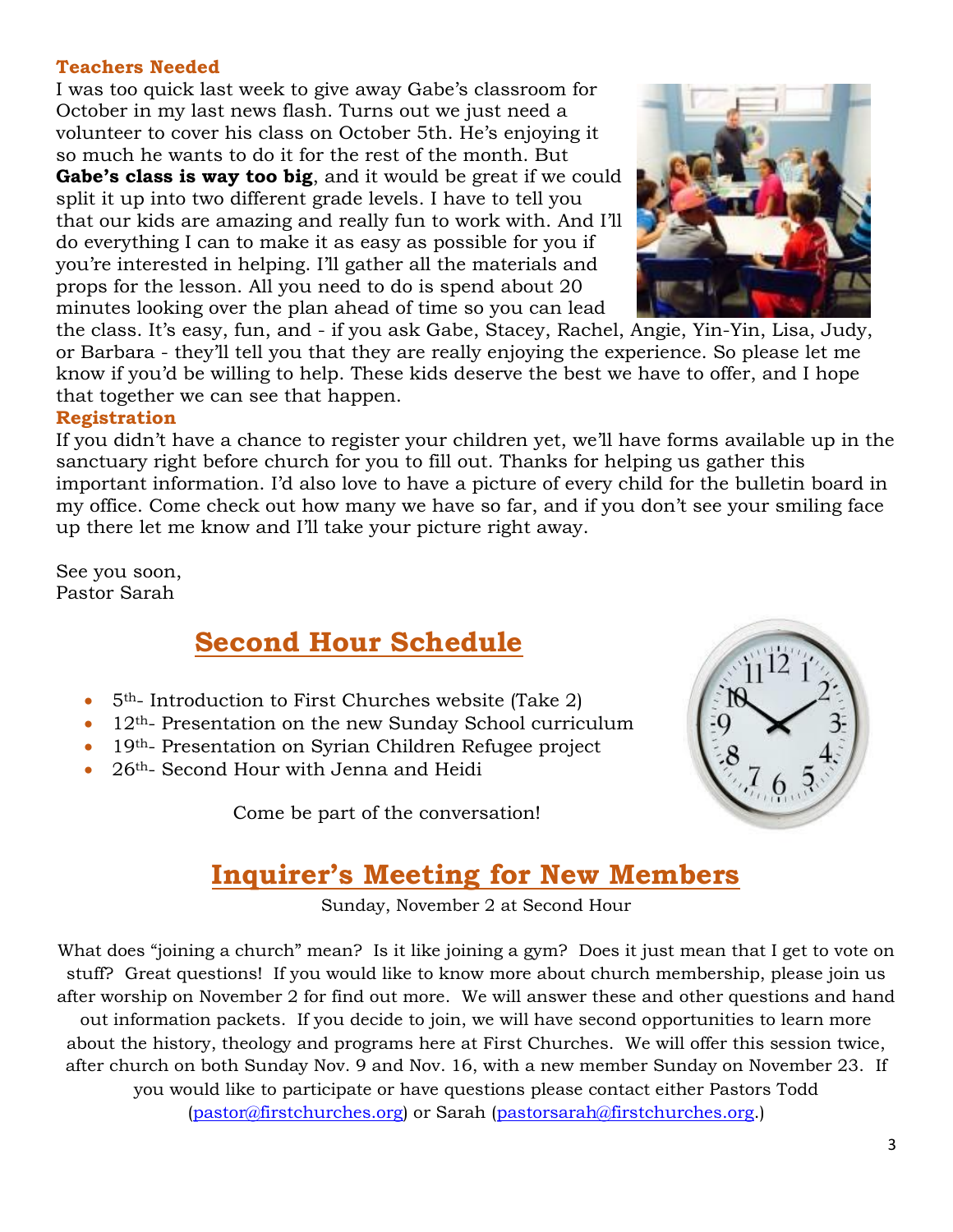## **♫♫ From the Choir Loft ♫♫**

On *Saturday, October 18, at 3:00 p.m*., **Music @ the Meetinghouse** is presenting Gretchen Burdick, pianist, and Sue Dunbar and Cindy Naughton, flutists, in a concert for **Two Flutes and 88 Keys**. The music will include selections by Handel, Bach, Debussy and many more!

Gretchen, Cindy and Sue are active in music circles in the Valley as teachers, conductors and performers. They are all gifted musicians, and we are delighted to welcome to our sanctuary. In addition, Cindy and Gretchen are members of our congregation.

We hope that you will put this date on your calendar and plan to join us for a wonderful musical afternoon. There will be a reception following the concert.

## **COMMON GROUND**

It takes many hands and hearts to pull off dinner church, and our last *Common Ground* was no exception.

Many thanks to: Stacey, Ali, Ann, Sharon, and Nancy for making chili; Cheryl and Elaine for bringing bread; Drue for the cheese; Andrea for the flour and cornmeal; and to everyone else (Todd, Jonathan, Joanne…) who helped pull yet another beautiful meal together. I am especially gratified by the love and support the people of First Churches have shown to Common Ground. Your presence, openness, and willingness to contribute to this brand new ministry is a gift.

But as we all know, at Common Ground, the meal is only the beginning. Thanks to hari, we also enjoyed a very rich conversation around the subject of names: our own, the Hebrew patriarch Jacob's, and finally the name of God.

I am always moved by the insights that arise from those gathered, and this time around it was Marilyn Holcombe who really blew me away. The mysterious Divine being who gives Jacob the new name of *Israel* refuses to reveal its own name. "Perhaps the name is not revealed because God knows that once we have a name for God we are apt to fight over God, as if God is something we can understand or own or control," she said. That's a paraphrase to be sure, but I'm still turning her words over in my heart and for that I am grateful.

And C.G.A.D., aka Common Ground After Dark....totally, officially a thing. A bunch of us headed over to **The Foundry** to continue our musings over a few drinks, and it was awesome. I don't know about you, but I like a little theology on tap and the Foundry is a great place to gather.

And finally, in order to prime the pump for our next gathering, consider this:

In the Bible there are many different types of voices:

The voices of priests and prophets, poets and sages, storytellers and historians.

They all serve different functions, they all elucidate different truths in different ways.

And yet all these voices together in conversation with one another- when they agree and even when they don't, maybe especially when they don't – amount to something holy.

What sort of voice do you identify with most?

Who are you, or what role do you play in your family, your work place, your church, and God's hope for the world?

How is God using your voice to further this divine story we find ourselves in?

(Continued…)

4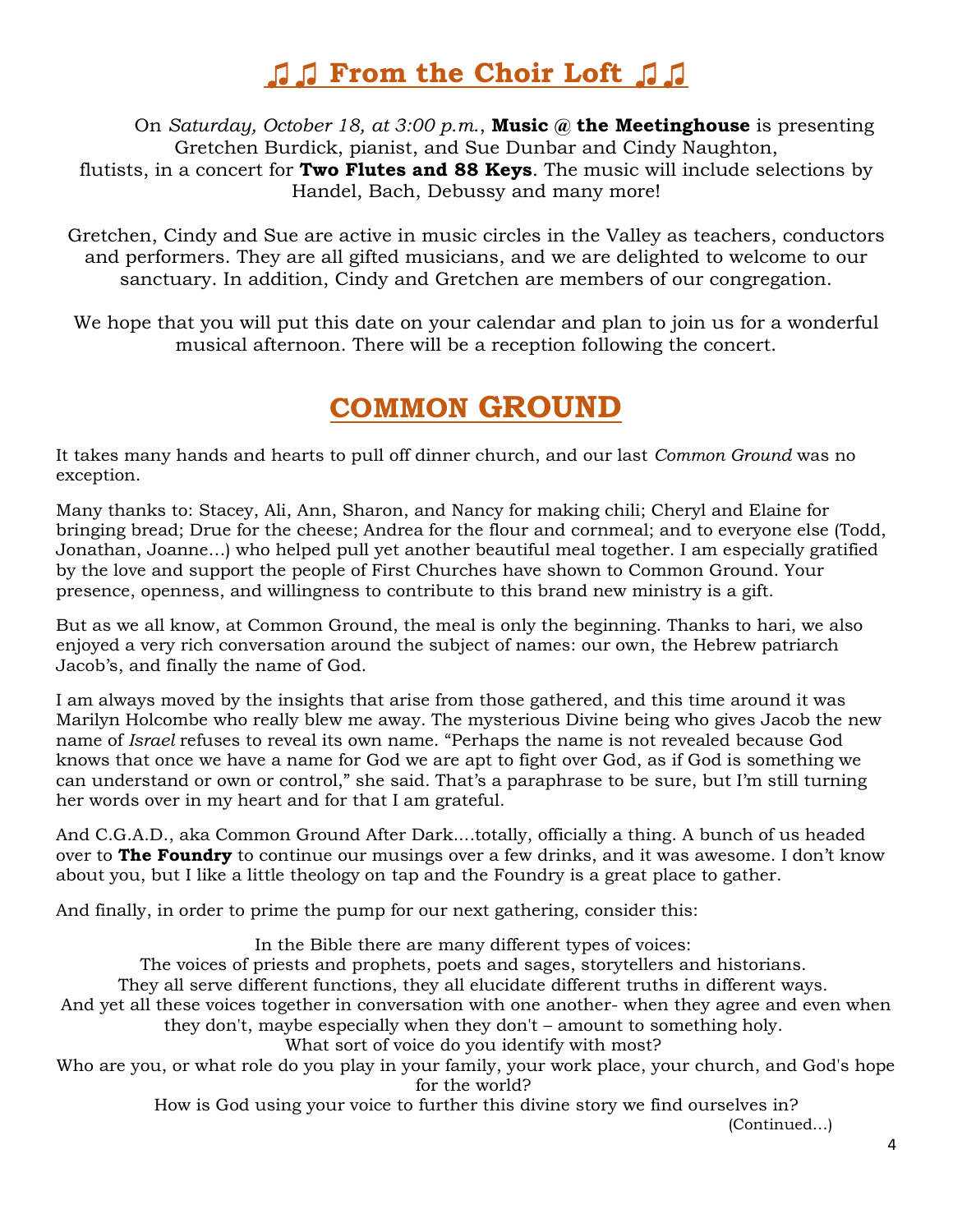Although I'll be leading the discussion, we'll also be joined by my dear friend and colleague, the newly ordained Anna Woofenden, who is in the process of starting a garden church out in California. I know she'll be with us for C.G.A.D. too, so come out and enjoy.

We're now meeting the first and third Thursday of every month at First Churches in Lyman Hall from 5:30-8:00. C.G.A.D. will follow at the Foundry for anyone interested. (And you don't have to come to one to enjoy the other. Just come when you can and leave when you must).

For our meal on **October 2,** we'll be enjoying corn chowder, but I'd like to make the big batch with bacon and milk which is soooo not vegetarian and definitely not vegan.

If you have a good vegan or vegetarian recipe and would be willing to make a pot, please let me know with a message to [revsarahb@mac.com.](mailto:revsarahb@mac.com)

See you soon, Pastor Sarah

## **Sunday Morning Bible Study**

**Adult Bible Study –** Evaluating Paul: Appealing or Appalling?

Sundays at 8:45 in the Parlor



Our Fall Bible study topic is focused on the letters of Paul. It is never too late to join in because each session has a new topic. So far we have discussed Paul's views on women and slaves, and we are discovering fascinating and empowering ways to understand scripture. If you go to the Adult Education section of the church website you can see some of the notes and outlines of where we have been. More are always welcome!

**October 5** – Philemon: Is Paul justifying slavery?

## **Super Saturday-Get Registered Today!**

48 workshops, a great key note speaker, marketplace, and ideas and networking. We can work out car pools to go to Framingham. Workshops include:

- How to be a Deacon
- How to Evaluate Ministry
- A Crash Course in Church Renewal
- Healthy Communication
- Prayer
- Nonviolence
- Walking the Labyrinth

[Click here to go to the registration page and see all 48 workshops.](http://www.macucc.org/eventdetail/112024?month=10&year=2014&day=1&display=m)

When: Saturday, October 25, 2014 8:00 AM to Saturday, October 25, 2014 3:45 PM Cost: \$44 per person/ Scholarships are available, call the church office at (413) 584-9392

Featuring The Rev. M. Linda Jaramillo, Executive Director of the UCC's Justice and Witness Ministries. Rev. Jaramillo is responsible for the church's work on human rights and social, racial and economic justice. She is a former president and vice-president of the Council for Hispanic Ministries and former co-convener of the Council of Racial and Ethnic Ministries. She will give the message during morning worship and also offer a lunchtime forum.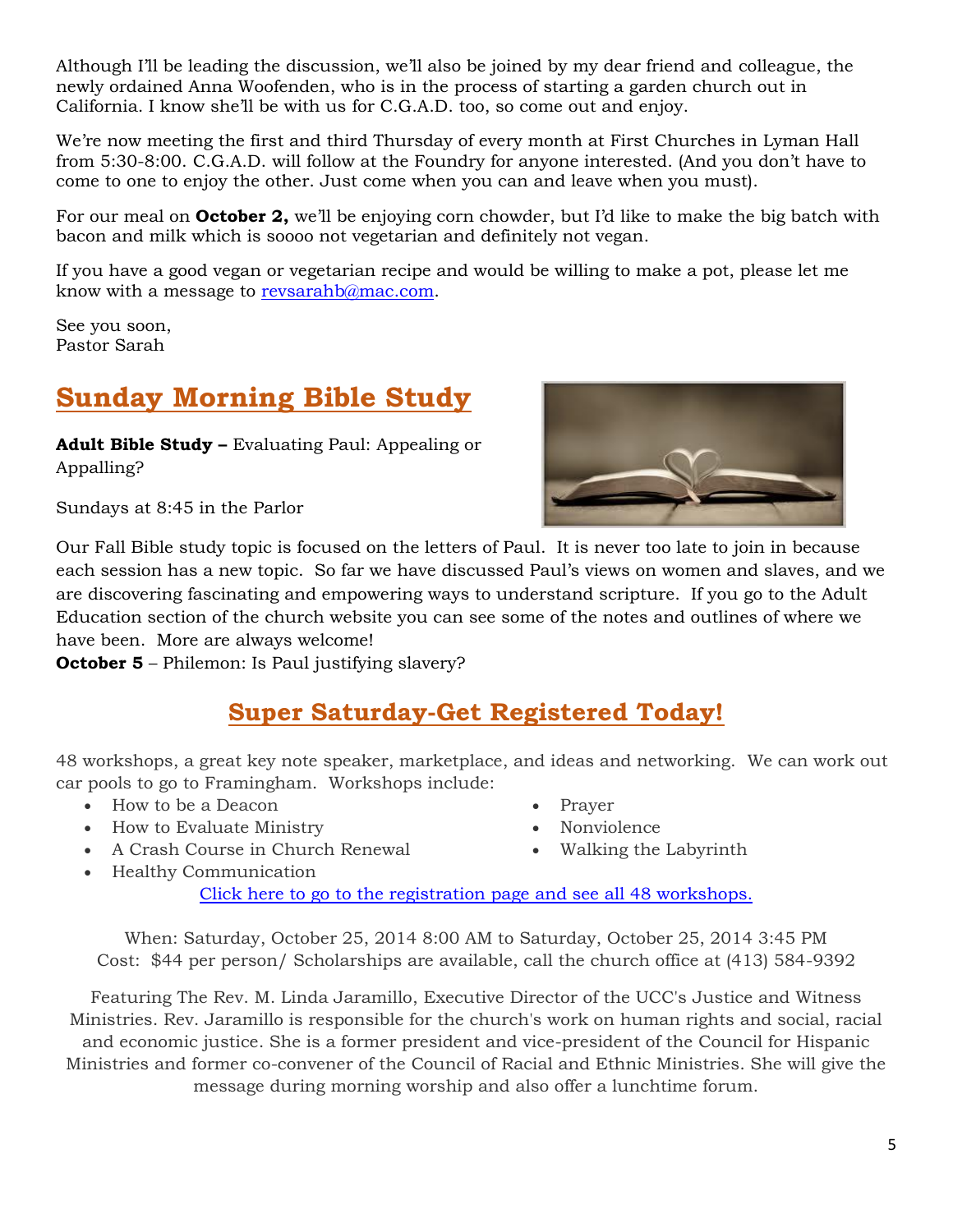Attendees will be assigned to one lunch period for eating and visiting the marketplace, and the other lunch period for attending the forum with Rev. Linda Jaramillo (her forum will be held twice). Also during this time, The Rev. Susie Allen will be offering a time and space for prayer and contemplation.

Presented by The Massachusetts and Rhode Island Conferences of the United Church of Christ. Join hundreds of pastors and lay leaders from across two Conferences for worship, workshops, forums, networking and a marketplace.



## **Calling for New Energy!**

Merrilyn Holcomb and Sue Stone have been serving on the governing board of the Interfaith Help Fund for several years as liaisons for the First Churches. It is time for these faithful participants to step down and give new people a chance to really make a direct difference in Hampshire County residents' lives.

The Interfaith Help Fund gives one-time emergency financial aid to persons in a critical situation. Some examples are:

- Rental assistance to stave off eviction
- Help with Electricity/Gas/utility shut off notices
- Assistance to help homeless put down payment on apartments

The time commitment is as follows:

1. Approximately 6 - 8 meetings a year - usually starting with a potluck dinner at 6:00 that always comes out perfectly even though no one says what they are bringing! The meal is optional with a short business meeting starting around desert-time.

2. Staffing one 2 hour shift approximately every 6 weeks at the Help Fund Hours located at the Northampton Senior Center. The hours are 1 - 3 p.m. on Tuesday afternoons from late September until early June or until the money runs out. You will be trained in protocol and process.

3. Bringing Help Fund information to the First Churches congregation such as fundraisers, changes in office hours, etc.

This is very rewarding work. Our \$150 dollar help is often the critical piece to a puzzle that genuinely makes a huge difference in a person's or family's life. You will be working with wonderful people from the Unitarian Society, St. John's Episcopal, and B'Nai Israel in a truly ecumenical faith-based effort.

For more information or conversation, please contact Sue Stone or the Church office.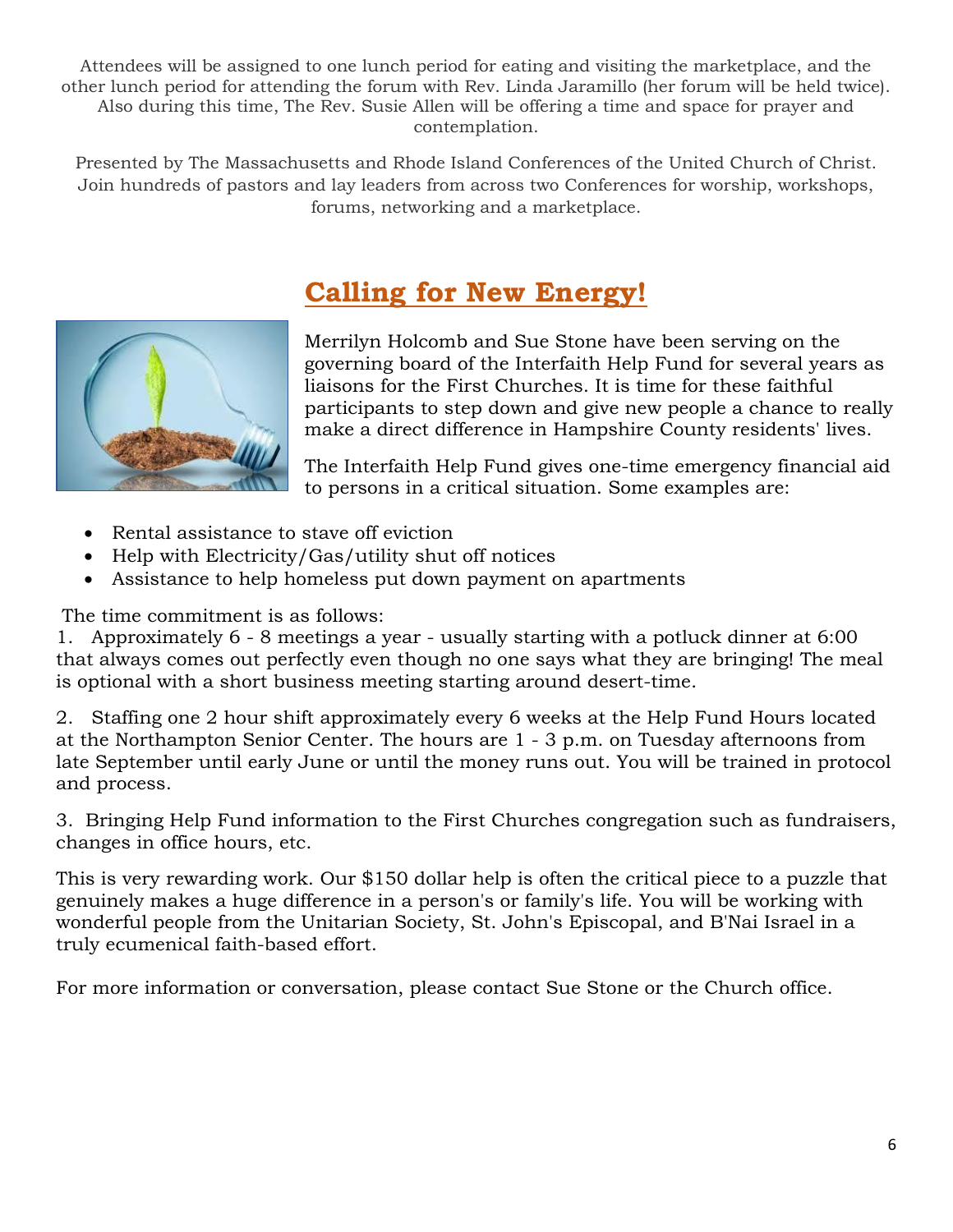#### **"Planet Over Profit" , "Windmills not Weapons" , "Don't Frack with U.S."**

These were a few of the signs we saw in Manhattan on Sunday, 9/21, when eight members of First Churches got off the Haydenville UCC bus, one of 450 buses coming in from all over the country, and joined 400,000 people (including Peter and Jenny Ives) for the People's Climate March, an all-day parade organized by Bill McKibben's 360.Org and supported by almost every progressive group in the US. Why? It was an attempt to



influence 100 world leaders coming to a Climate Summit at the UN two days later. At the last climate conference, these leaders gave fancy speeches, then went home and did business as usual. Pres. Obama called for "voluntary" climate goals. As a result, the US, China, and India spewed more carbon into the air last year than any year before. All reputable scientists in the world agree that if this pattern continues, the planet, which is already losing its arctic ice cap, will experience rising temperatures, famine, and increasingly destructive storms and flooding, eventually becoming unlivable.

So here we were at the Climate March. What was it like? All kinds of people crowding the streets, many holding signs: Young people, old people, white, Black, Hispanic, Asian, native Americans, kids holding parent's hands,

babies in strollers, elders in wheelchairs, dogs on leashes. Police standing along the sidewalks (no arrests were made that day). Chanting slogans like: "No war! No warming!", "People, peace, and the planet!" Inspiring music from marching bands -- 125 of them. Painted birds flying on top of cardboard tubes (no sticks allowed), puppet figures 10 feet high gesturing with long extended arms. A huge blow-up silver bomb floating above the

meditating. The weather cooperated with cloudy skies, but none of the predicted rain. The walk took four hours, a couple of our marchers pushed wheelchairs, but not one of our party collapsed. We were all very tired, but satisfied to have come. Bill McKibben called the parade "mildly

Did we do any good? Who knows? Three days later the Gazette printed this front-page headline: "Climate summit produces no binding pledges."

chaotic but incredibly beautiful."

Submitted by Sue Norton

crowd, with message: "oil wars -- global warming --- climate wars" Another blow-up, a giant silver "carbon bubble," propelled upward by a group of extended arms, then threatening to land on our heads -- Shove off! A 3-wheeled solar-assisted pedal car that can carry 500 lb. of freight.

At 89th Street our section of the parade stopped to hear some speeches by people on the climatechange frontlines: the Prime Minister

of the Marshall Islands in the Pacific, six feet above sea level. A Native- American woman from Canada's tar sands area. Tom Hayden talking about the California drought this year, the longest in its history. It was difficult to hear the speeches because a helicopter was loudly droning around and around over our heads, and the crowd was pressing in closer and closer. Apparently large groups of people were joining the parade further up the line, causing a traffic jam. We were stalled there for three hours.

How satisfying to finally get moving, along Central Park Ave and thru downtown Manhattan with its beautiful old churches and museums, skyscrapers and colorful flashing billboards. Friendly crowds watched from the sidewalks. On one park hillside, a large interdenominational group sat cross-legged,

7

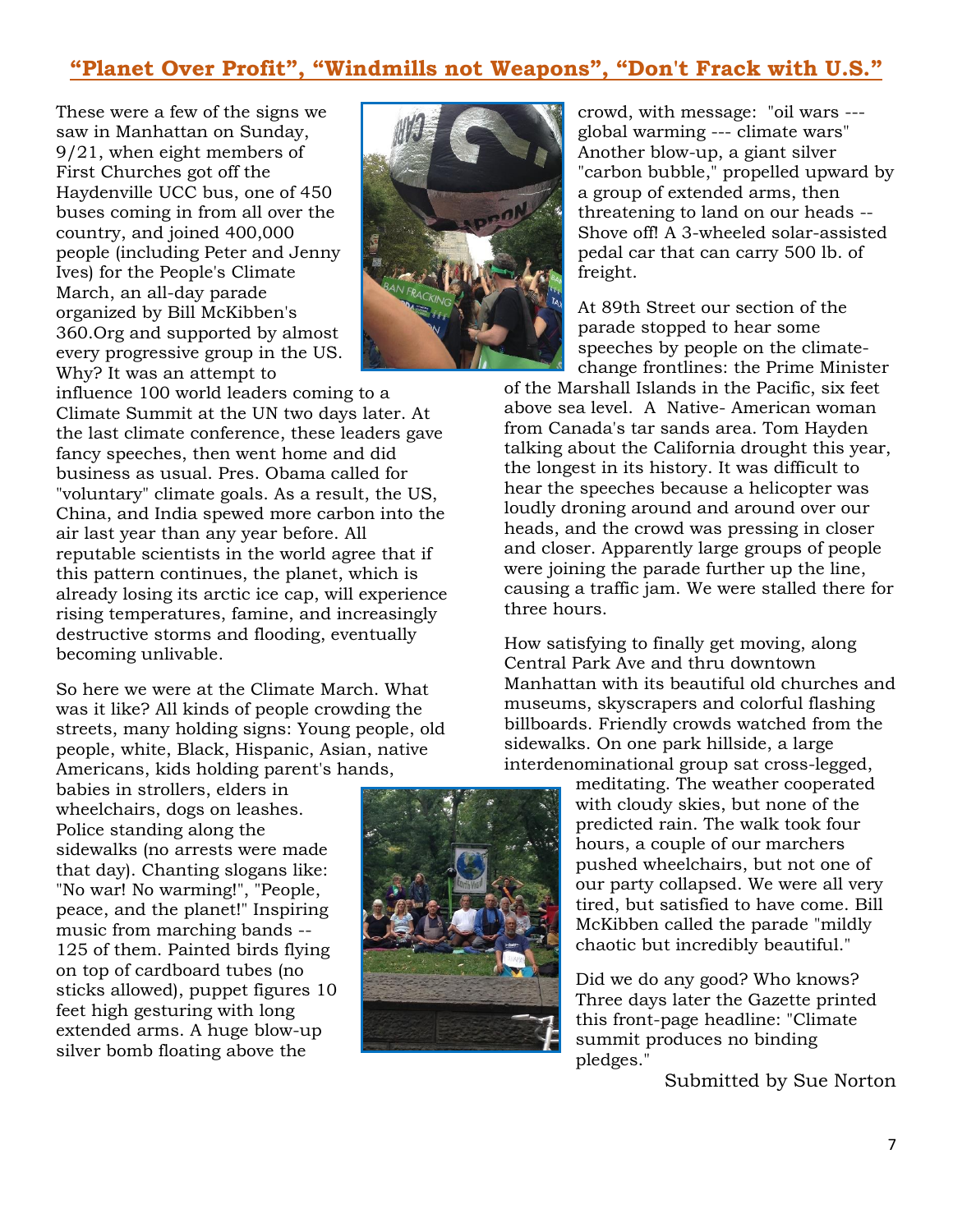## **Shelter Sunday, October 26, 2014**

Every year on **Shelter Sunday** volunteer canvassers go door to door throughout greater Northampton, Florence and Leeds collecting donations to support local homeless shelters, emergency housing, soup kitchens and other survival services. Last year people generously opened their doors and raised over \$40,000.00 for the campaign.

**Volunteers are the heart of this effort.** It requires a large number of generous people to reach every home with a direct personal appeal.

On October 26, 2013 please consider taking a neighborhood walk with your family or friends and bring much needed sustenance to those in our community who are in need.

## **It takes just 2 hours of your time.**

To volunteer or for more information, please call Wendy at 413-582-9508 or email [volunteer@northamptonsheltersunday.org.](mailto:volunteer@northamptonsheltersunday.org)

You can also help by mailing in your donation or by responding generously when a **Shelter Sunday** volunteer comes to your door. All of the money raised goes directly to service programs of six local organizations.

### **MANNA Soup Kitchen Safe Passage Grove Street Inn Single Room Occupancy Project Interfaith Emergency Shelter Grace House**

#### **Please make checks payable to Shelter Sunday, c/o ServiceNet, Inc. 129 King Street, Northampton, MA 01060**

MAKE A DIFFERENCE IN THE LIVES OF OTHERS WHO ARE NOT AS FORTUNATE AS OURSELVES. THANK YOU!

## **Join First Churches' Cot Shelter Team!**

The weather is turning colder, and this signals the resumption of First Churches' Cot Shelter ministry. The "Cot Shelter" is an interfaith, emergency overflow shelter for Grove Street Inn. Guests are provided with warm beds and hot meals from November through April. The 20-bed site is located in the basement of the professional office building at 43 Center Street in Northampton. This is next to the police department, behind First Churches. The shelter is a cooperative effort between the City of Northampton, 400+ volunteers of Friends of the Homeless, and ServiceNet, which provides professional staffing. Interested? Contact Jenna Sellers at [jennaesellers@gmail.com.](mailto:jennaesellers@gmail.com) First Churches volunteers the first Monday of each month. Our first meal will be November 1st. Opportunities to volunteer include cooking a main dish for 12 people, contributing a big green salad, serving, cleaning up, baking a dessert, and/or contributing beverages.

We hope you join us!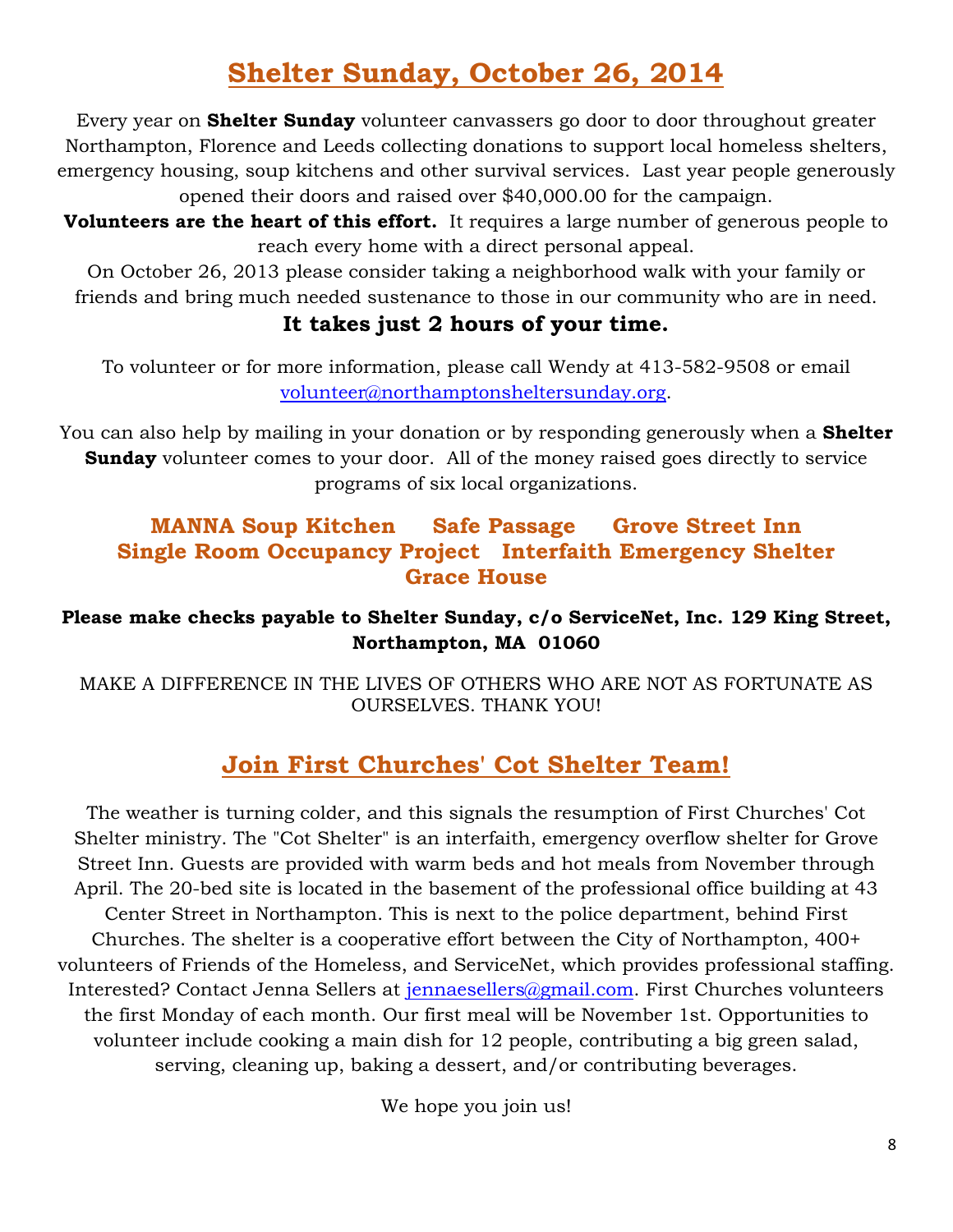#### **FAIR NEWS!**

The annual Holiday Fair will soon be here and I need items for the Treasures Table. This will include all antiques any size even furniture, interesting objects that seem to have value, any collectibles, BUT NO broken items, worn out appliances, computer parts, cell phones, broken china or useless things such as old hair dryers, old non-vintage clothing, dirty boring prints in broken frames, or children's games unless 75 years old. We do desire any highly unusual plants large or small in pots or not. If in doubt give Gregory Wilson a call.



The church fair steering committee has been busy since August making plans for this year's fair on **SATURDAY, NOVEMBER 22, 9:30- 3:00**. Even the best of traditions can use a freshening up now and then to keep them interesting and enjoyable. With that in mind, we wanted to give everyone an update now in the hopes that you can begin to plan your contribution to the fair.

#### **Remember: A successful fair is vital to the church as it is our biggest fund raiser of the year!**

**Raffle:** Someone to coordinate the selling of raffle tickets both before and during the fair. Also, we will need people to sell tickets the few weeks before the fair. Please contact Celeste if you can help with the raffle.

**Craft Table:** Home-made crafts of most any kind. Items that would work as Christmas gifts work well as do items that are inexpensive. Please just let Dori or Sandy know what you are planning so that they can include it as they arrange their table.

**Christmas Table:** A few more folks to help staff on the day of the fair. And, we will need you to take a look in your attics and closets! Would you have anything to donate to this table? Home-made Christmas decorations are also welcome. If you can help out here in anyway, just let one of us know!

**Luncheon**: Several "elves" to help out especially during the "lunch rush". Are you up for this? Your fellow fair workers will thank you!

**Apple Pies:** Want to learn to bake a pie? Here is your chance as cooking lessons are provided! Pies will be baked at the church on

the Thursday and Friday preceding the fair and will be sold at a table in Lyman Hall and also in front of the church during the fair. Help is needed with this as well.

**Jewelry table:** Donations are gratefully accepted so please search thru your jewelry boxes and dresser drawers for any items you haven't used in a while and wouldn't mind giving away for a good cause.

**Bake table:** Volunteers to help sell as well as bake home-made goods. We find that the following sells best: cookies of all varieties including chocolate chip, hermits and snicker doodles; brownies; tea breads/quick breads and homemade candy. Less popular are muffins, frosted cupcakes and large cakes. People don't like to buy anything difficult to carry or anything that is "sloppy". So, we'd like to focus again this year on cookies (packaged in ½ dozen if possible), small breads, brownies and quick breads. We hope that this approach will make this table more profitable and allow us to sell more of our items without a severe mark-down which often happens. (Continued...)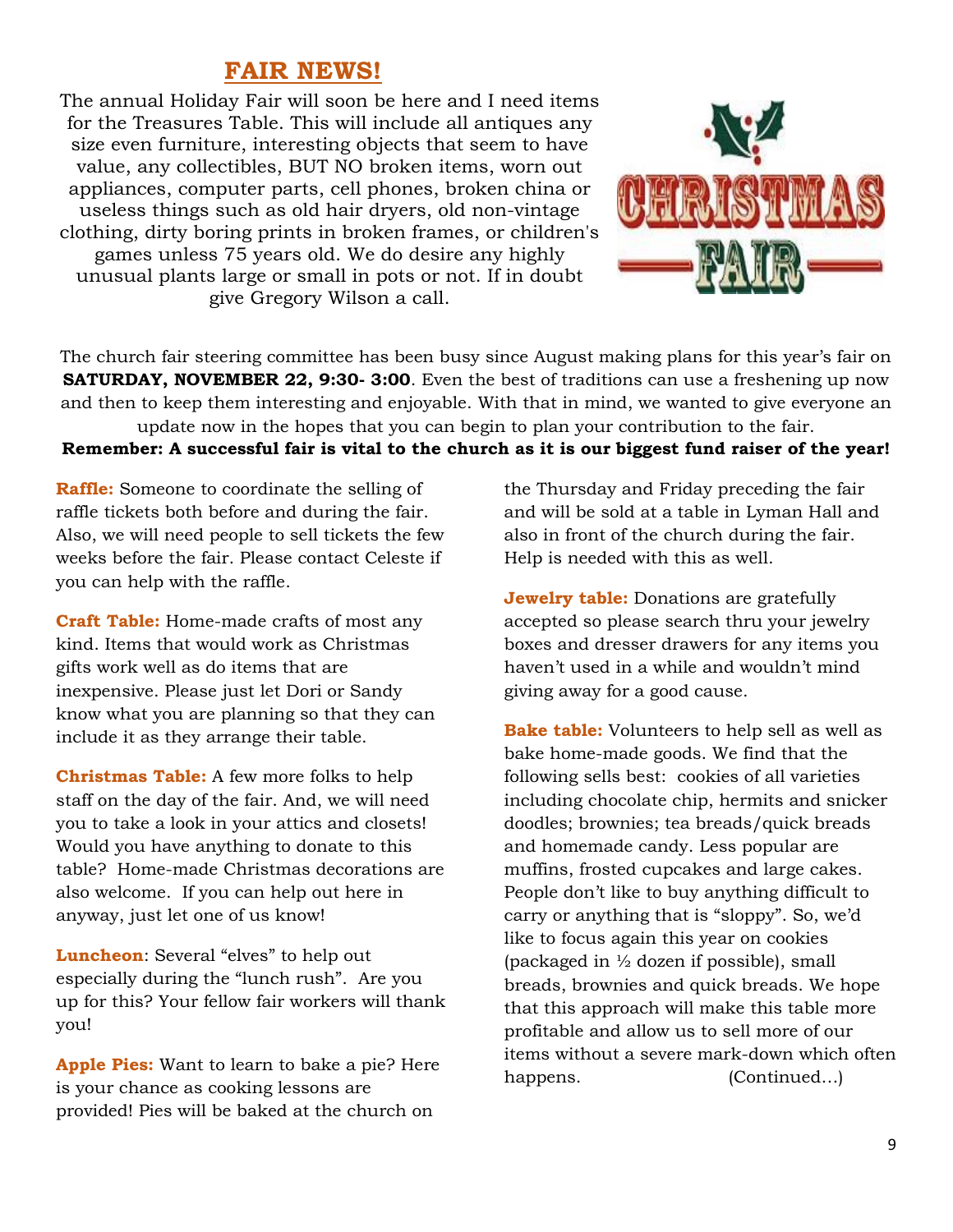**Clean-up:** One of the most important jobs of the fair. Bill Ames will coordinate this effort but he needs lots of help! It doesn't take long—lasts from about an hour at most from about 3:30 on.

We have several other ideas for the fair that are still being discussed. These include a

display from the Heifer Project and additional craft displays. Details are still being worked out. So, be sure to stay tuned to the weekly bulletin, our face book page and website for regular updates.

Please contact any member of the **Church Fair Steering Committee** for any questions, to volunteer for any of the tasks listed, make suggestions etc:

- **Barbara Parsons**
- **Peg Whitham**
- **Ginny Wahl**
- **Celeste Ortega**



#### **November**

**Nov. 2** – All Saints Sunday **Nov. 6 & 20** – Common Ground **Nov. 23** - Church Fair **Nov. 30** – Advent Begins



#### **December**

**Dec. 4 & 18** – Common Ground **Dec. 6** – Gather and Weave the Greens **Dec. 7** - Hot Chocolate Run *(no morning worship)* and Hanging the Greens – 4:00 PM

**Dec. 31** – First Night



## **The Guatemala Partnership – A Program of the Congregational Church of Needham**

I always think it is interesting to see what other congregations are doing in terms of missions and peace and justice work (I happen to think the two are often closely related) and I wanted to let people know about a program I discovered at our sister UCC congregation in Needham MA. It is called the Guatemala Partnership, and the website is <http://www.guatemalapartners.org/home/> (Continued...)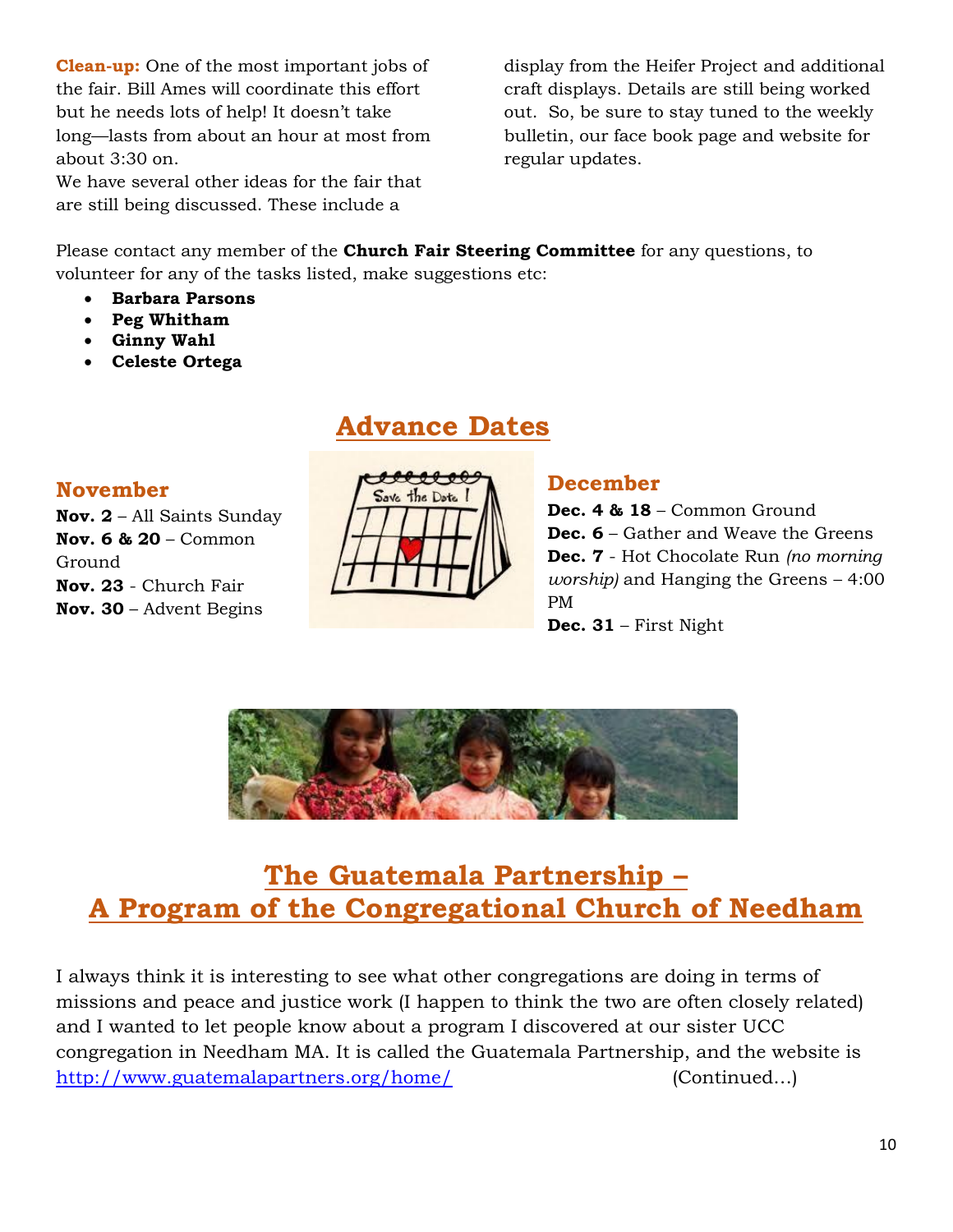The Congregational Church of Needham has been partnered with the village of Santa María Tzejá, Guatemala since 1987. In the late seventies and eighties, the military government of Guatemala (supported and encouraged, unfortunately, by our own government – this is a matter of historical record and I can provide links to sources of UN authored reports to anybody who is interested) massacred and disappeared over 200,000 of its own people, including many indigenous Mayan villagers. The victims included many women and children. The village of Santa María Tzejá in the Ixcán region was destroyed by the Guatemalan army in 1982.

The Guatemala Partnership website describes the genesis of its project as follows:

*Clark Taylor, who taught on topics of social justice at the University of MA, Boston, and is an ordained minister, was drawn to this land, and in particular, to a small rural village in the Ixcán region in the north, on a small delegation. He encountered a rugged people working the land while coping with tragedy and separation that followed the scorched-earth invasions by the army five years prior. Clark's first hope was to seek some form of protection for witnesses to the systematic attacks, somewhere beyond the borders, and out of reach of clandestine forces.*

*At the same time, the idea came to light that Clark's affiliated church, the Congregational Church of Needham, MA, could form a bond with this rural village, whose name is Santa María Tzejá. (*Tzejá is a Mayan equivalent to the term "river dog" which is ascribed to an animal akin to the otter*). Clark, joined by his wife Kay, returned to this low-lying, rainforestengulfed village. And the idea was set in motion in 1987.*

*Each year since, the very demanding journey Santa María Tzejá has been taken by people attracted to this partner relationship, anxious for their own encounter with people of indigenous origin, surviving off the land but seeking to ascend to higher freedom, and* 



*opportunity.*

Over the years, the Guatemala Partnership has supported many initiatives, including education in Santa María Tzejá. In part due to this partnership, a community that had trouble providing a thorough elementary school education for its children now has many high school and even college graduates, some of whom have gone back to the area to teach, and some of whom are among the first Mayan news reporters. Talk about productive and inspiring change!

Submitted by Oonagh Doherty